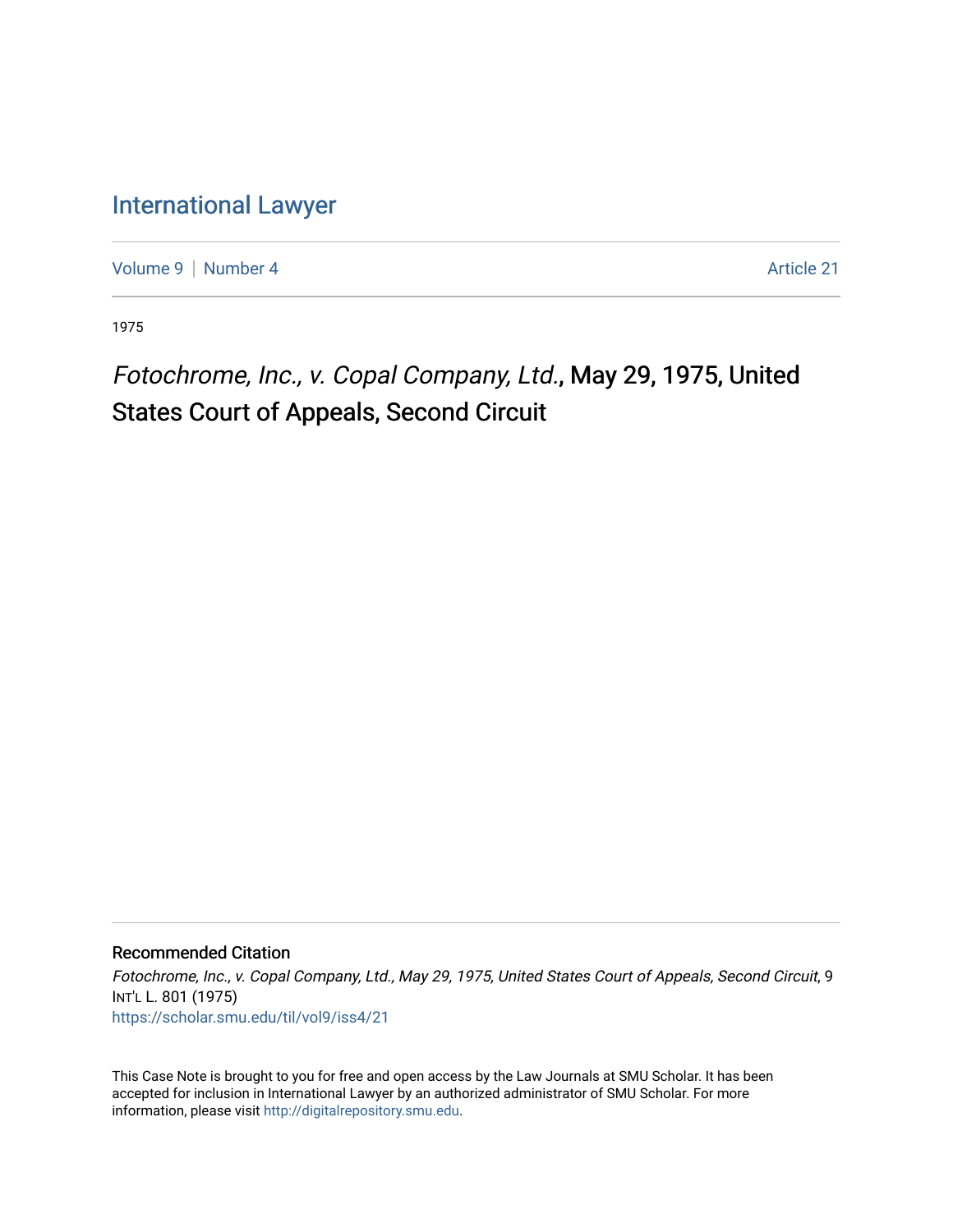#### **United States Court of Appeals for the Second Circuit No. 568-September Term, 1974; Decided May 29, 1975 Docket No. 74.2082**

*Fotochrome, Inc., Debtor-Appellant, v. Copal Company, Ltd., Claimant-Appellee*

#### \* \* \*

#### GURFEIN, *Circuit Judge:*

The parties to this appeal present some interesting questions concerning the impact of the United Nations Convention on the Recognition and Enforcement of Foreign Arbitral Awards ("the Convention")' upon the provisions of the Bankruptcy Act. We find that there is no conflict between the Convention and the Act on the facts of this case. We accordingly affirm the order of Judge Weinstein, **377** F. Supp. **26 (E.D.N.Y.** 1974), which held that a Bankruptcy Court does not have the power in a Chapter XI arrangement to relitigate the merits of a contract dispute which has been resolved **by** binding arbitration in a foreign forum, commenced before the filing of the Chapter XI petition and concluded thereafter **by** an arbitral award in the foreign country.

Fotochrome, Inc. ("Fotochrome"), a Delaware corporation with offices in the Eastern District of New York, and Copal Company, Ltd. ("Copal"), a Japanese corporation, neither present nor doing business in the United States, entered into a contract in **1966** under which Copal would manufacture cameras in Japan according to specifications provided **by** Fotochrome, and Fotochrome would purchase the cameras for distribution in the United States. **A** dispute arose in which each party charged the other with failure to abide **by** the terms of the contract. Copal claimed damages of **\$631,501** for Fotochrome's breach of conditions in the contract and its failure to pay for delivered cameras; Fotochrome claimed damages of **\$828,582** for Copal's failure to meet the delivery schedule and for its manufacture of defective cameras.

The parties had agreed in their contract that final settlement of any disputes arising out of the contract would be reached by arbitration in Tokyo, Japan. In 1967, Copal filed a petition for arbitration with the Japan Commercial Arbitration Association ("JCAA"); Fotochrome filed a formal answer on July

<sup>121</sup>**U.S.T.** 2517, T.I.A.S. **6997, 330** U.N.T.S. **38** (Dec. **29,** 1970); implemented **by 9** U.S.C. **§** 201 et seq.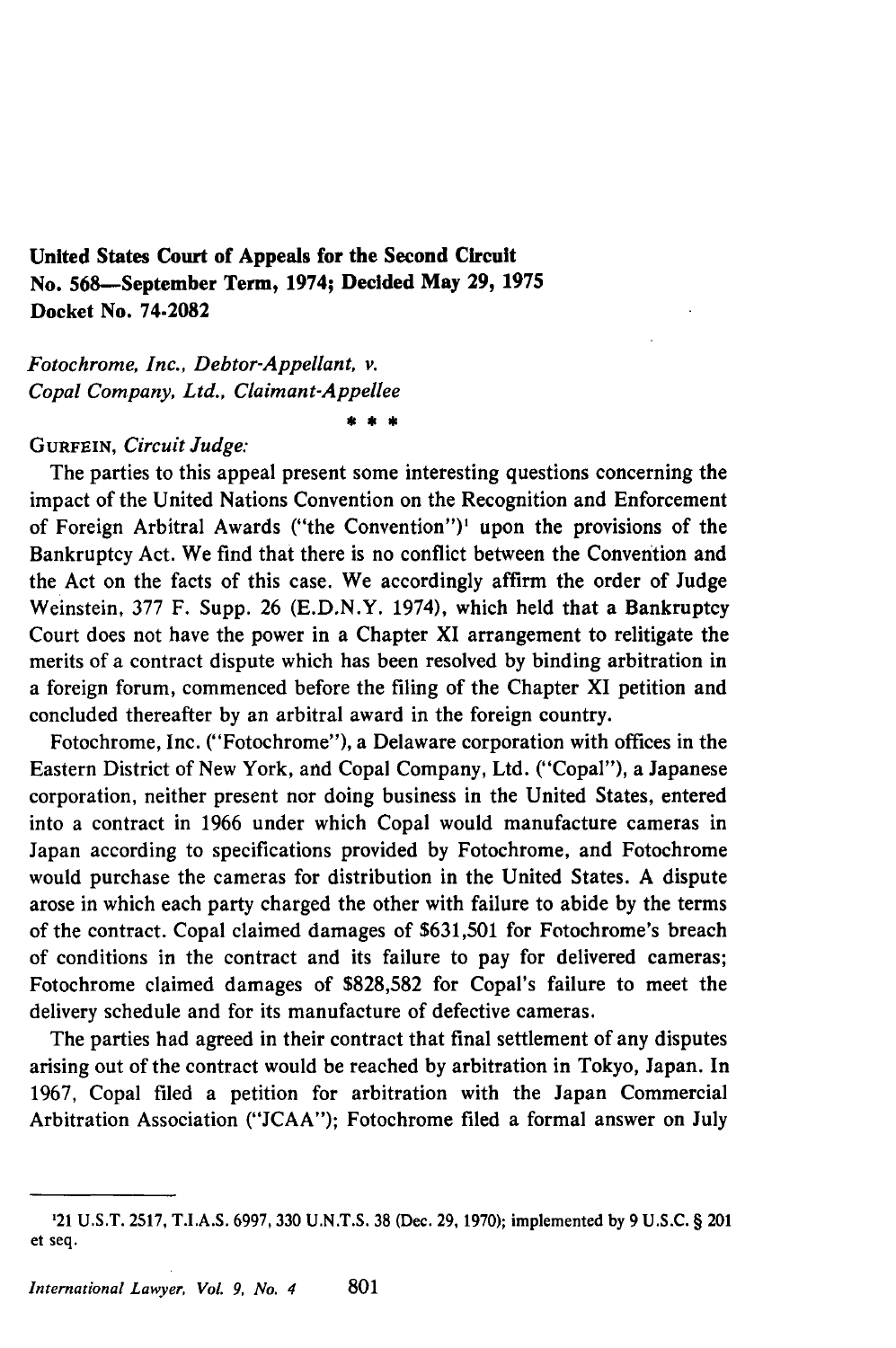**31,** 1967. The first of seventeen arbitral sessions was held by the **JCAA** on December 21, 1967. Fotochrome participated with Japanese counsel in all sessions except the last. Copal presented its evidence in sixteen sessions over the course of twenty-five months.

At the fourteenth session on October 1, 1969, Fotochrome's counsel asked to be allowed to examine two witnesses on his client's behalf. The tribunal scheduled examinations on October 31 and November 5, but the witnesses were not produced. Sessions were rescheduled for December 4 and, later, for January 27, but on each occasion, Fotochrome failed to produce its witnesses. On January 27, 1970 the arbitrators informed Fotochrome's counsel that if the witnesses did not appear at the next session, the arbitration might be terminated. The session was scheduled for March 31.

On March 26, 1970 Fotochrome filed a petition for an arrangement under Chapter XI of the Bankruptcy Act, 11 U.S.C. §§ 701 et seq., in the Eastern District of New York. Referee Sherman Warner issued an order on March 27 continuing Fotochrome as debtor in possession and enjoining "all creditors of the debtor.., from commencing or continuing any actions, suits, *arbitrations,* or the enforcement of any claim in any Court against this debtor. **.. "** (Emphasis supplied.) The restraining order, in terms, applied only to creditors, not to the debtor in possession. In any event, Fotochrome did not seek the court's permission to continue to participate in the JCAA arbitration, although it knew it was scheduled to present its case in Tokyo four days later.

On March 31, at the JCAA arbitral session, counsel for Fotochrome notified the tribunal that the petition had been filed in the United States District Court and that the stay had issued. He did not present the two witnesses as scheduled. On April 8, Fotochrome's counsel informed the JCAA that he had been discharged by his client. On April 9, the JCAA panel convened to consider the effect of Fotochrome's withdrawal and the stay order of the United States District Court. Copal urged the tribunal to proceed. On July 2, the tribunal decided that the bankruptcy court's stay was not effective with respect to it, and ordered the sessions terminated.

On September 18, the arbitral panel issued an award in favor of Copal in the amount of \$624,457.80, plus interest from January 1, 1967. The tribunal resolved both Copal's claim and Fotochrome's counterclaim, which it dismissed, considering evidence supplied by both parties; it was unable, of course, to consider evidence that might have been supplied by the two witnesses Fotochrome had intended to present.

On October 21, Copal filed the arbitral award with the Tokyo District Court. As of that time, under Article 800 of the Japan Code of Civil Procedure, the award became in effect a final and conclusive judgment settling the rights and obligations of the parties in Japan.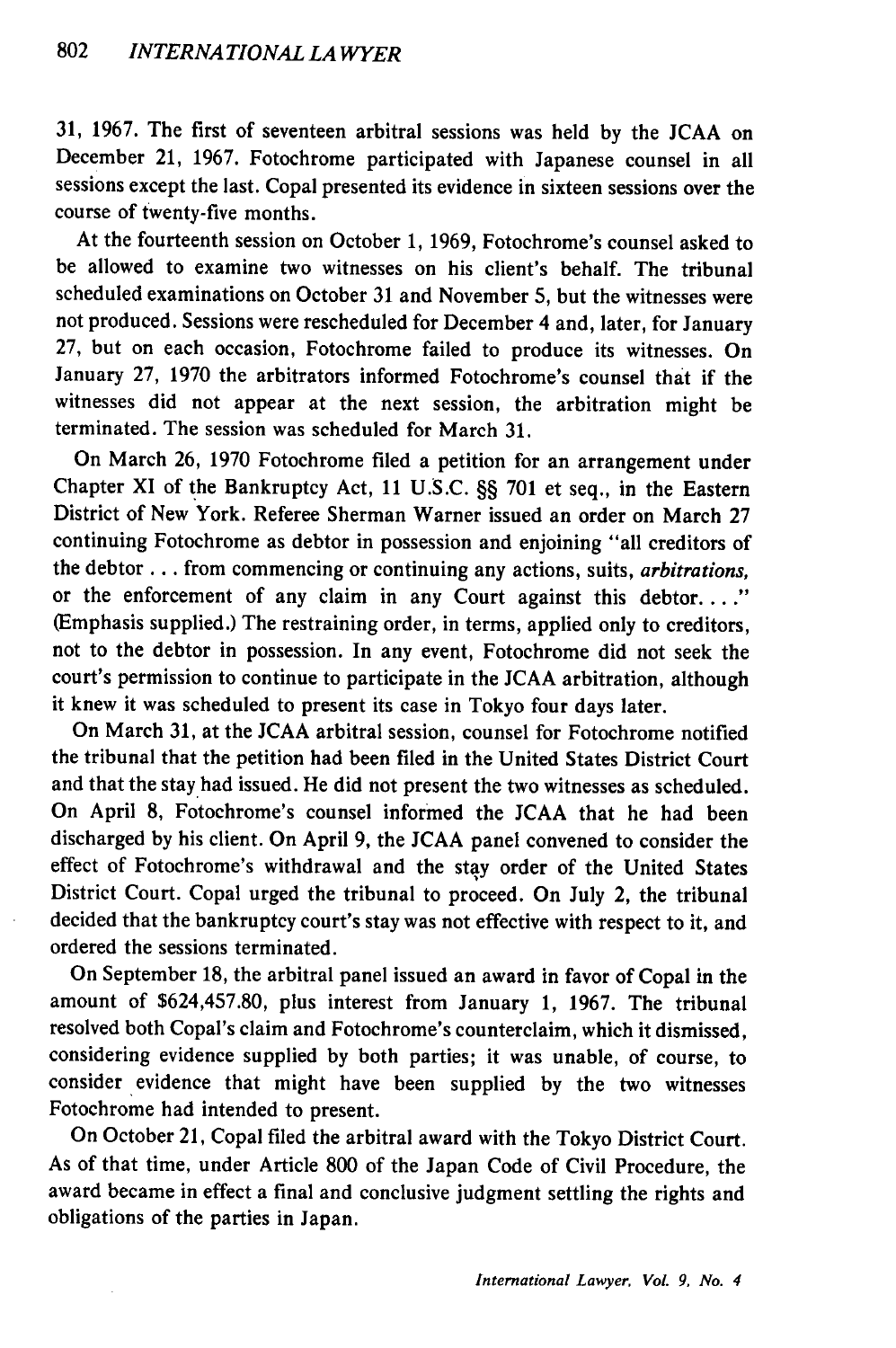On October 22, Copal filed a proof of claim in Fotochrome's bankruptcy proceedings in the amount of the arbitral award. Apparently in the belief that the Referee's stay would operate to bar proceedings to enforce the Japanese award in this country, Copal did not seek confirmation of the Japanese judgment either in the New York courts under the Act for the Recognition of Foreign Money Judgments, C.P.L.R. **§§ 5301-09,** or in a federal court under the Arbitration Act, **9 U.S.C.** § **9,** or the Convention, **9 U.S.C. § 207.**

Fotochrome, as debtor in possession, challenged the claim presented to the Bankruptcy Court, and requested a hearing on the *merits* of Copal's underlying claim. Referee Parente, after a preliminary hearing, held that the Japanese award could not be treated as a final judgment in the bankruptcy proceeding and that the bankruptcy court would reconsider the merits of the underlying dispute. The Referee reasoned that under Section 2a(15) of the Bankruptcy Act, **11 U.S.C. § I** la(15), the restraining order of March **27** "effectively imposed [the Bankruptcy Court's] paramount authority over the estate of the debtor in possession ousting the jurisdiction of the Japan **CAA."** He ruled that the Japanese arbitral award, obtained after the filing of the petition for an arrangement, without authority of the Bankruptcy Court, was not binding on the debtor in possession and could be reopened for consideration on the merits in the Chapter XI proceeding.

Judge Weinstein reversed the Referee's order, holding that the restraining order of the Bankruptcy Court had no extraterritorial effect as such, Japan not being within the territorial limits subject to the jurisdiction of the Bankruptcy Court, Section 2a of the Bankruptcy Act, **11 U.S.C. §** 11(a), and because Copal did not have the requisite minimum contacts with the United States to render it subject to the *in personam* jurisdiction of the Bankruptcy Court; that the award was a final judgment under Japanese law; and that the provisions of the bilateral treaty on Friendship, Commerce and Navigation between the United States and Japan (the "Japanese Treaty")<sup>2</sup> and the Convention entitled Copal to seek confirmation of its award as a judgment in the United States.<sup>3</sup>

The New York and federal statutes and the Convention provide for two stages: recognition of the award and its enforcement. C.P.L.R. **§ 5303; 9 U.S.C.** §§ **9, 13;** Convention, Art. III. The award itself is inchoate until enforced **by** judgment. Under the Federal Arbitration Act, **9 U.S.C. §§ 9-11,** the enforcement of an arbitration award is subject to certain limited defenses.

**<sup>24</sup>U.S.T. 2063,** T.I.A.S. **2863** (April 2, **1953).**

As Judge Weinstein noted, though the United States acceded to the Convention after the contract in suit was signed and shortly after the award was made, the Convention contains no prospective language and should be applied retroactively to existing arbitration agreements and awards. **377** F. Supp. at **30,** citing Quigley, *Convention on Foreign Arbitration Awards,* **58 A.B.AJ. 821, 822 (1972).**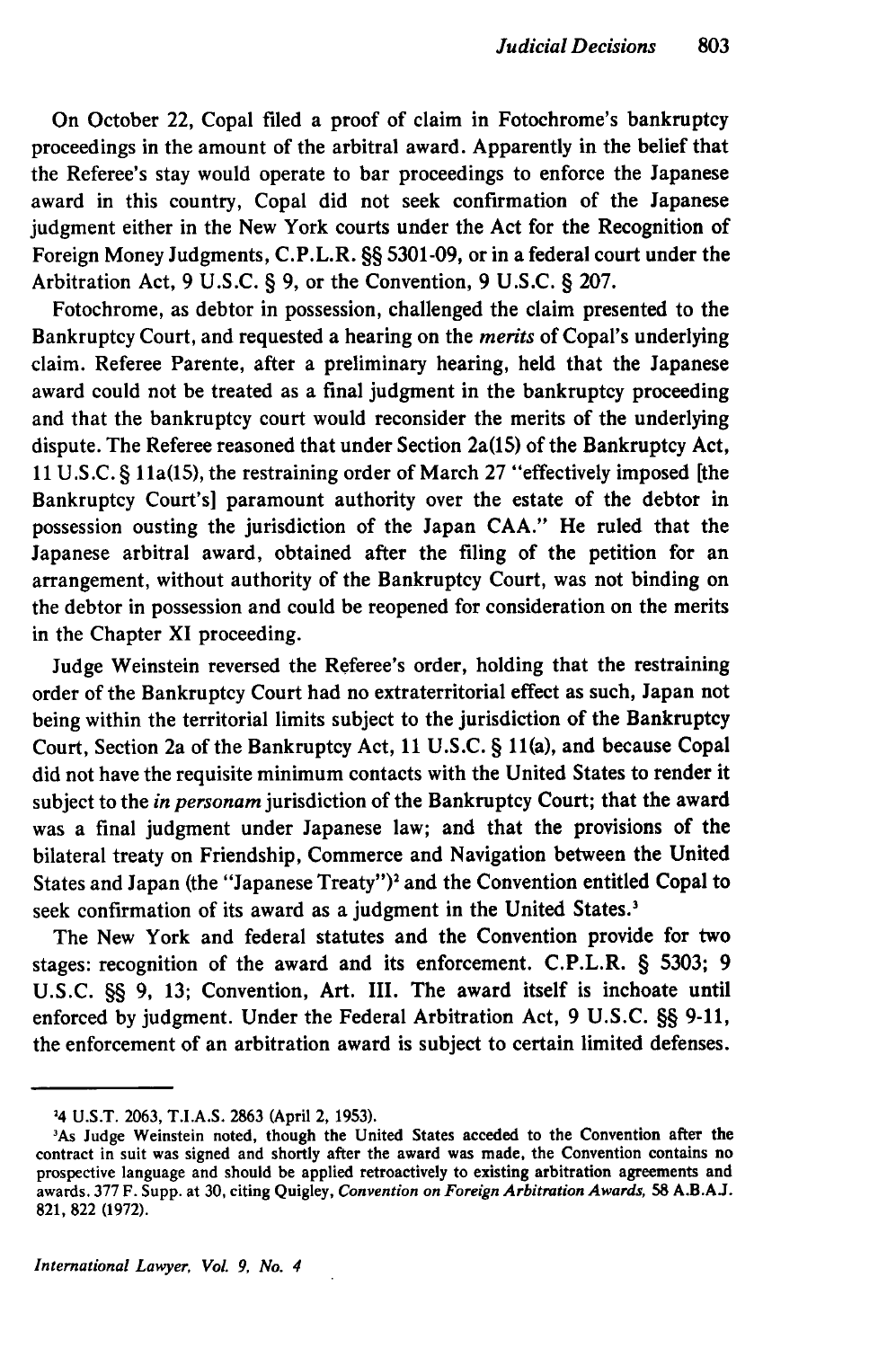That is true, as well, under the New York C.P.L.R. §§ 5304, 5305, and the Convention, Art. V. The United Nations Convention further provides that recognition and enforcement of an arbitral award may be refused if the competent authority in the country where recognition and enforcement is sought finds that the recognition or enforcement of the award is contrary to the public policy of the country. Art. V, 2(b).

We note at the outset that there is no reference to bankruptcy in the Convention. Nor is there any reference to whether the "public policy" of the forum state to require equal treatment of creditors in the case of bankruptcy is the kind of "public policy" that allows non-recognition of foreign arbitral awards. "The legislative history of the provision offers no certain guidelines to its construction." See *Parsons & Whittemore Overseas Co., Inc. v. Societe Ge'neral de L 'Industrie Du Papier (Rakta),* 508 F.2d 969, 973 (2 Cir. 1974).

The public policy in favor of international arbitration is strong. *Scherk v. Alberto Culver Co.,* 417 U.S. 506 (1974); *Island Territory of Curacao v. Solitron Devices, Inc.,* 489 F.2d 1313 (2 Cir. 1973), *cert. denied,* 416 U.S. 986 (1974). And we have recently indicated that the "public policy" limitation on the Convention is to be construed narrowly to be applied only where enforcement would violate the forum state's most basic notions of morality and justice. *Parsons & Whittemore, supra,* 508 F.2d at 974.

As we shall see, this appeal can be decided without the necessity of determining whether the Bankruptcy Act involves a "public policy" which is contrary to enforcement of arbitral awards under the Convention.

The questions that arise on this appeal are: (1) Is a foreign arbitral award rendered after the filing of a Chapter XI petition in the United States Bankruptcy Court nevertheless a valid determination on the merits? (2) If it is, what is the domestic "competent authority" to consider the limited defenses against its enforcement, the District Court or the Bankruptcy Court?

We note at the outset that Judge Weinstein's holding with regard to the Bankruptcy Court's lack of personal jurisdiction over Copal is clearly correct and we affirm it without further elaboration. The Bankruptcy Court did not enjoy personal jurisdiction over Copal until October 22, 1970 when Copal's claim was filed, for Copal did not have the "minimum contacts" with the United States required under *Hanson v. Denckla,* 357 U.S. 235, 251 (1958). Therefore, its stay did not operate against Copal. See Restatement 2d, Foreign Relations Law of the United States § 7 (1965). Nor did the stay operate against Fotochrome, for it was directed only to creditors. Fotochrome was free, certainly with the permission of the Bankruptcy Court, which it never sought, to complete the arbitration in Japan. The sole effect of the stay for the purposes of this case was to induce Copal to file a claim in bankruptcy based directly on the arbitral award rather than to seek prior confirmation in an American court of general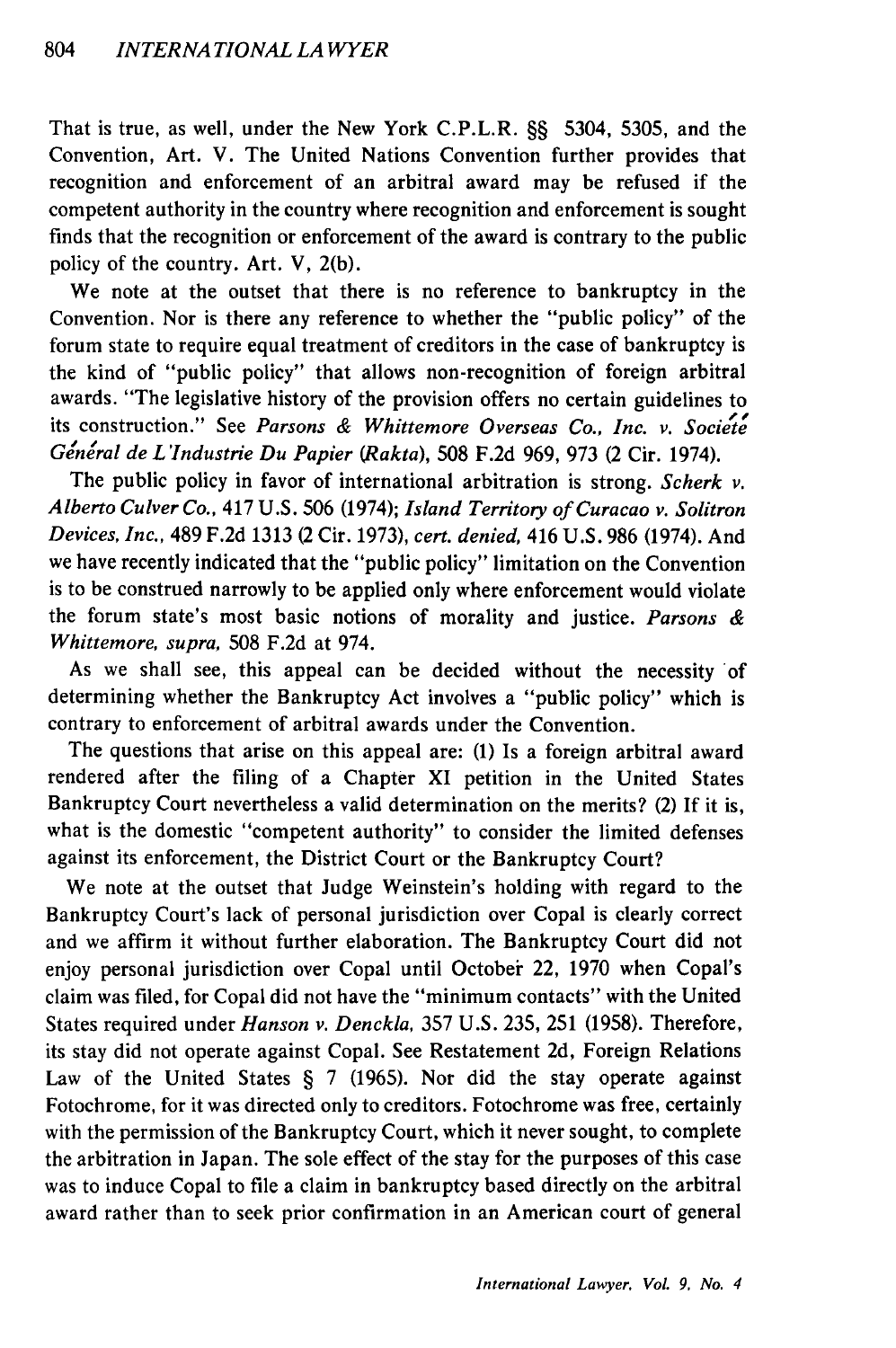jurisdiction. We hold that it should not have proceeded in that manner.

There appears to be no specific statutory authority for a Bankruptcy Judge to stay a domestic arbitration proceeding, although we assume, arguendo, that he may do so. See **11 U.S.C.** §§ lla(1S), 714; but see **1A COLLIER, ON BANKRUPTCY 11.08** at 1149-50 (14th ed. 1974). But such stay cannot be effective, in any event, without *in personam* jurisdiction over the creditor who has begun an action in a foreign tribunal that is not within the jurisdiction of the United States. Nor can it be argued that the stay must have affected the arbitration because of the Bankruptcy Court's jurisdiction over the debtor's assets. Even within the territorial jurisdiction of the United States, the jurisdiction of the Bankruptcy Court over matters affecting those assets is not necessarily exclusive. See *Thompson v. Magnolia Co.,* **309 U.S. 478,** 483 (1940); 3 **COLLIER,** *supra,* **57.15 [3.2]** at 260.

Neither the Convention nor the arbitration statutes indicates what should be done in the event of the bankruptcy of one of the parties to an arbitration. Nor does the Bankruptcy Act reveal how a Bankruptcy Judge should handle an arbitration award filed as proof of claim under Section 63a(5) of the Bankruptcy Act, 11 U.S.C. § 103(a)(5). That section requires the Bankruptcy Court to accept as a final adjudication of a claim "provable debts reduced to judgment after the filing of the petition and before the consideration of the bankrupt's application for a discharge **... ."** But an arbitral award cannot be considered a "judgment" within the terms of the statute, for the process of procuring a judgment based on an arbitral award involves the due process right to contest the award on the limited statutory grounds permitted. Without such an opportunity to contest confirmation, it is hard to see how the award itself can be sufficient for a proof of claim in bankruptcy. Until its merger in a judgment, we do not think it is a provable debt under Section 63(a)(5) of the Bankruptcy Act.

It is nevertheless a binding adjudication on the merits. We conclude that a foreign arbitral award rendered after the filing of a Chapter XI petition in a United States Bankruptcy Court in an arbitration proceeding commenced prior to such filing is a valid determination on the merits and is unreviewable by the Bankruptcy Court.

A proceeding looking to an ultimate distribution of assets, or, we presume, an arrangement of the debtor under Chapter XI as well, has a twofold aspect, as Justice Brandeis noted in *Riehle v. Margolies,* 279 U.S. 218, 224-25 (1929)-a) distribution of the property and b) determination of the amount of indebtedness to particular creditors. The latter function "is strictly a proceeding *in personam."-* Ibid. In *Riehle,* an *in personam* suit against the debtor, which had been commenced before the receivership, was allowed to continue to judgment in the state court without the participation of the receiver, the default judgment being accepted as an adjudication of the existence of the indebtedness. The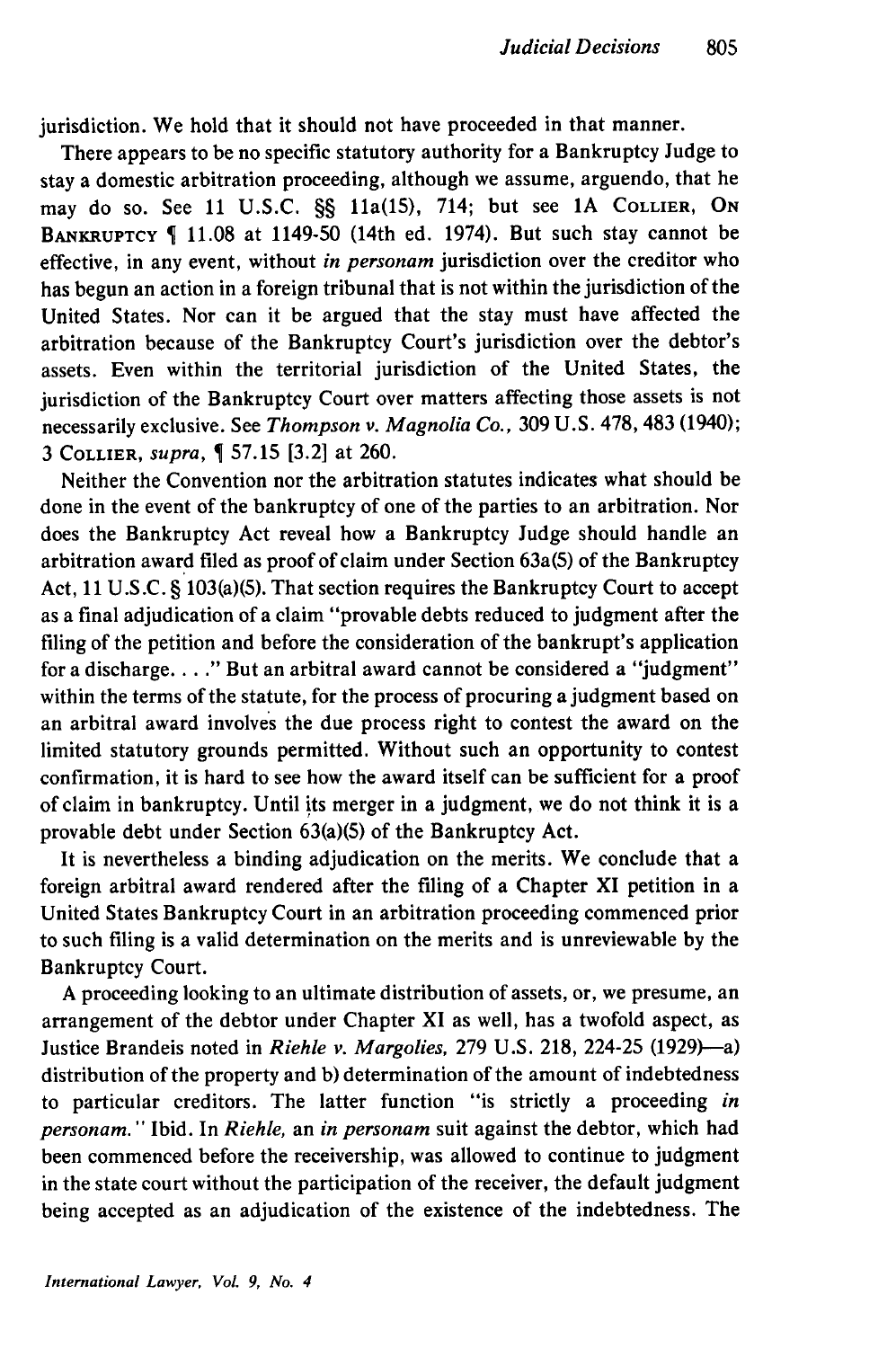Supreme Court noted further:

The establishment of a claim constituting the basis of the right to participate in the distribution of property in the possession of one court is often conclusively determined **by** a judgment obtained in another court. **279 U.S.** at 225.

The analogy carries us to the point that a judgment obtained after a petition is filed and before discharge may in some circumstances be proved as a claim against the estate under Section 63(a)(5) of the Bankruptcy Act even though the receiver or trustee (or debtor in possession) did not participate in the suit resulting in the judgment. The analogy was carried forward to a Chapter X reorganization **by** this court in *Doyle v. Nemerov's Executors,* **223 F.2d** 54 (2 Cir. **1955),** where Judge Learned Hand observed "although the section **[§ 11** of the Bankruptcy Act, **11 U.S.C.** § **29]** gave the bankruptcy court power before adjudication to enjoin suits, the petition did not stay them automatically." **223 F.2d** at **56.** In the case of this Chapter XI proceeding, the result is *afortiori,* for the debtor in possession had actually participated in the Japanese arbitration, which began before the petition was filed.

The conclusion that we must enforce the award as a valid determination on the merits is mandated **by** the United Nations Convention, which provides in Article III:

Each Contracting State shall recognize arbitral awards as binding and enforce them in accordance with the rules of procedure of the territory where the award is relied upon, under the conditions laid down in the following articles. There shall not be imposed substantially more onerous conditions or higher fees or charges on the recognition or enforcement of arbitral awards to which this Convention applies than are imposed on the recognition or enforcement of domestic arbitral awards. 21 **U.S.T. 2517, 2519,** T.I.A.S. **6997** at **3, 330 U.N.T.S. 38,** 40 **(1970).**

Under this Article, equal treatment of foreign awards is the minimum required of a Contracting State. Foreign awards are vulnerable to attack only on the grounds expressed in other articles of the Convention, particularly Article V. See **9 U.S.C.** § **207;** Quigley, *Accession by the United States to the United Nations Convention on the Recognition and Enforcement of Foreign Arbitral Awards,* **70 YALE** L.J. 1049, 1065-66 **(1961). <sup>4</sup>**

Under the Convention it seems quite clear that enforcement may be refused at the instance of the losing party only on proof of specified conditions, one of which is that "[t]he party against whom the award is invoked was not given proper notice of the appointment of the arbitrator or of the arbitration proceedings or *was otherwise unable to present his case."* (Emphasis added.) Art. V, **l(b).**

<sup>\*</sup>The Japanese Treaty, a general treaty, is not quite as specific in its arbitration clause as the Convention. Article IV, 12 provides:

Awards duly rendered pursuant to any **...** contracts [providing for arbitration of disputes], which are final and enforceable under the laws of the place where rendered, shall be deemed conclusive in enforcement proceedings brought before the courts of competent jurisdiction of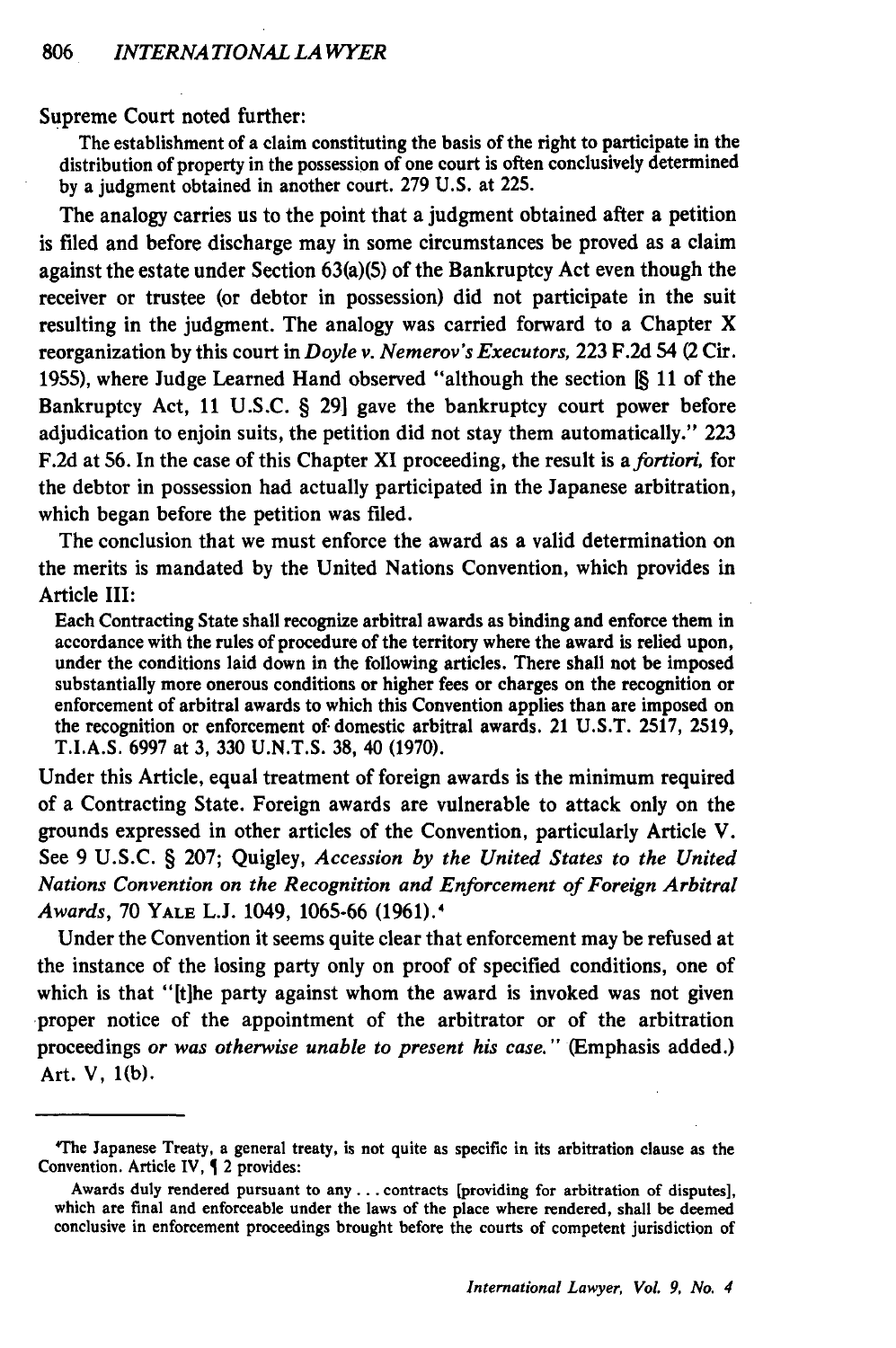These provisions of the Convention are made effective **by** the statute which implements the Convention. **9 U.S.C.** § **207** provides in part: "The court shall confirm the award unless it finds one of the grounds for refusal or deferral of recognition or enforcement of the award specified in the said Convention."

At this point we must, however, recognize another difficulty. We have recently held that if the arbitral award actually results in a judgment in the foreign country, it may be enforced as a foreign money judgment in the State of New York, regardless of the limiting provisions of the Convention and subject only to the non-enforcement provisions of Article **53** of the New York C.P.L.R. *Island Territory of Curacao v. Solitron Devices, Inc., supra.*

This raises the question whether the Japanese arbitration award has, *ipso facto,* the status of a judgment, in which event arguments against enforcement would be limited to those provided in Article **53** of the C.P.L.R. if enforcement is sought in the state courts of New York. **If** it is not equivalent to a judgment, enforcement is governed **by** the provisions of the Convention.

It is true that, in literal terms, as Judge Weinstein noted, Article **800** of the Japanese Code of Civil Procedure provides: "An [arbitral] award shall have the same effect as a judgment which is final and conclusive between the parties." The Judge stated that the Japanese award may be recognized pursuant to New York's statute on recognition of foreign country money judgments, C.P.L.R. §§ **5301-09 (1970),** citing the *Solitron* case, but also noted the provision for removal from state to federal court in actions relating to the Convention. **9 U.S.C.** § **205.** He carefully refrained from a definitive choice between state and federal courts, declaring that "Copal is now free to seek recognition of its award as an American judgment. Fotochrome may prove grounds for non-recognition." We think that Judge Weinstein was right in concluding that the Japanese arbitral award may not itself be treated as a foreign money judgment.

Under the Convention, enforcement of an arbitral award may be refused at the instance of the losing party on proof of specified conditions. Art. VI, **1(b).** There is, in addition, a requirement in Article III of the Convention, as we have seen, that each contracting state shall enforce arbitral awards in accordance with the rules of procedure of the territory where the award is relied upon. Since

either Party, and shall be entitled to be declared enforceable **by** such courts, except where found contrary to public policy. 4 **U.S.T. 2063** at **2068,** T.I.A.S. **2863** at **7.**

To the extent that there may be a conflict between the Treaty and the Convention, we think that where both parties to a bilateral treaty, Japan and the United States, later become signatories to a multinational convention covering the same subject matter, the Convention is intended to control. We reach this conclusion despite the saving clause preserving the validity of bilateral agreements between the contracting states. Convention, Article **VII.** The adhesion of additional signatories does not affect the circumstance that each signatory, bound **by** bilateral agreement, is modifying its earlier engagement vis-a-vis the other, but only to the extent necessary. Furthermore, inasmuch as both agreements further the same purpose, the one tending to further that purpose most forcefully, the Convention, should be given effect.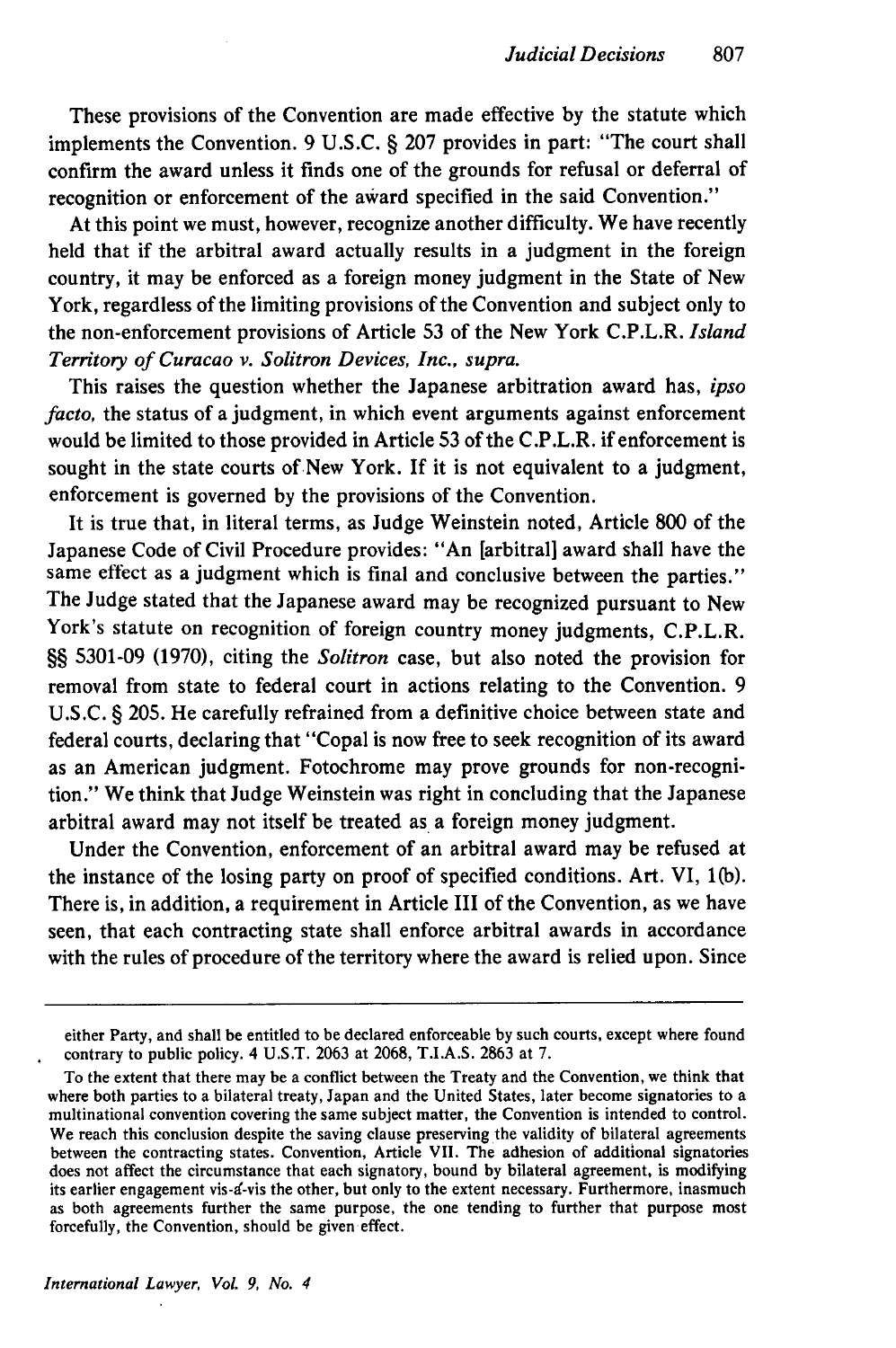under our procedure the losing party may object to confirmation on limited grounds that are specified in the Convention, we cannot treat the Japanese arbitral award as equivalent to a final judgment barring such recourse **by** the losing party when enforcement is sought. We need not rely on theories of territorial jurisdiction to conclude that a foreign award can never be self-executing in the forum state but must be merged in a local judgment to be effective as a matter of domestic law. See Lorenzen. Commercial Arbitration-*Enforcement of Foreign Awards,* 45 YALE **L.J. 39, 56 (1935).** The Convention itself makes a distinction between recognition and enforcement of an arbitral award. And when grounds are specified for non-enforcement, such a provision necessarily implies a remedy for its assertion.

The award, on this analysis, is therefore not a judgment under Section 63(a)(5) of the Bankruptcy Act, **11 U.S.C. §** 103a(5), and its filing as a proof of claim was premature. Copal must seek a judgment based on the award in a District Court of the United States under **9 U.S.C. § 207.1** Fotochrome must, in turn, be given the right to assert the non-enforceability of the award under conditions specified in Article V of the Convention. The determination of the enforcement of the award is a matter not before us on this appeal.

The restraining order of the Bankruptcy Court must be vacated with respect to Copal to allow it to secure a judgment. Both the Supreme Court in *Scherk v. Alberto Culver Co., supra,* and this court in *Solitron Devices, supra,* have stressed the need for encouraging international arbitration and for putting no roadblocks in its way.

It may, indeed, seem anomalous that a domestic contracting party might have been restrained from pursuing the arbitration remedy upon the filing of the petition herein, while a Japanese contracting party, similarly situated, may proceed to an arbitration award.

The result is not quite as anomalous as appears, however. For in a converse situation an American company might procure an arbitral award in the United

<sup>&#</sup>x27;The question whether foreign arbitral awards will be enforceable in the United States courts has become a subject of only historical interest so far as nationals of countries signatory to the Convention are concerned, for **9 U.S.C. § 207** gives federal jurisdiction for the enforcement of such awards, implementing the Convention.

Before the Convention, although an arbitral award rendered in another state of the Union was entitled to full faith and credit, Fauntleroy v. Lum, 210 **U.S. 230 (1908),** that obviously did not, in terms, apply to awards made in foreign countries. *See generally,* Von Mehren and Trautman, *Recognition of Foreign Adjudications,* **81** HAnv. L. **REV. 1601, 1606 (1968); RESTATEMENT 2d, CONFLICT OF LAWS § 98,** Comment **b (1971).** No state had a statute providing for the enforcement **of** foreign arbitral awards, *see* Domke, *Enforcement of Foreign ArbitralAwards in the United States,* **<sup>13</sup>**An. **J. (N.S.) 91, 92 (1958),** and, curiously, the Federal Arbitration Act, though it embraces foreign commerce, makes no provision for the enforcement of foreign arbitral awards under the Act unless the parties, **by** agreement, have specified a court in which an order confirming the award may be made. *See* **9 U.S.C. § 9.** That is now largely covered **by** Sections **203** and **207** of Title **9.**